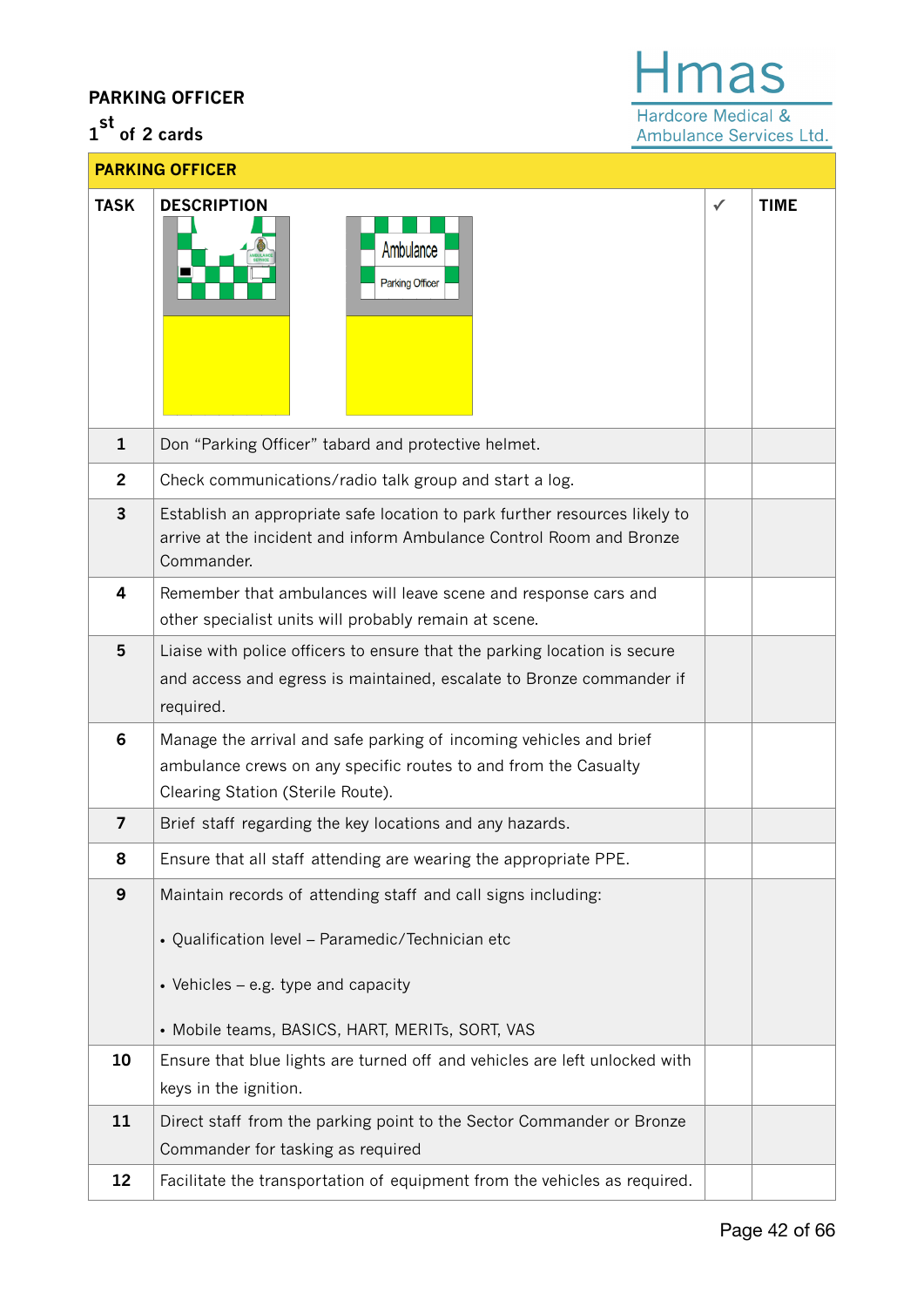| <b>PARKING OFFICER</b> |                                           |  |  |  |
|------------------------|-------------------------------------------|--|--|--|
| 13                     | Compile a debrief report of the incident. |  |  |  |